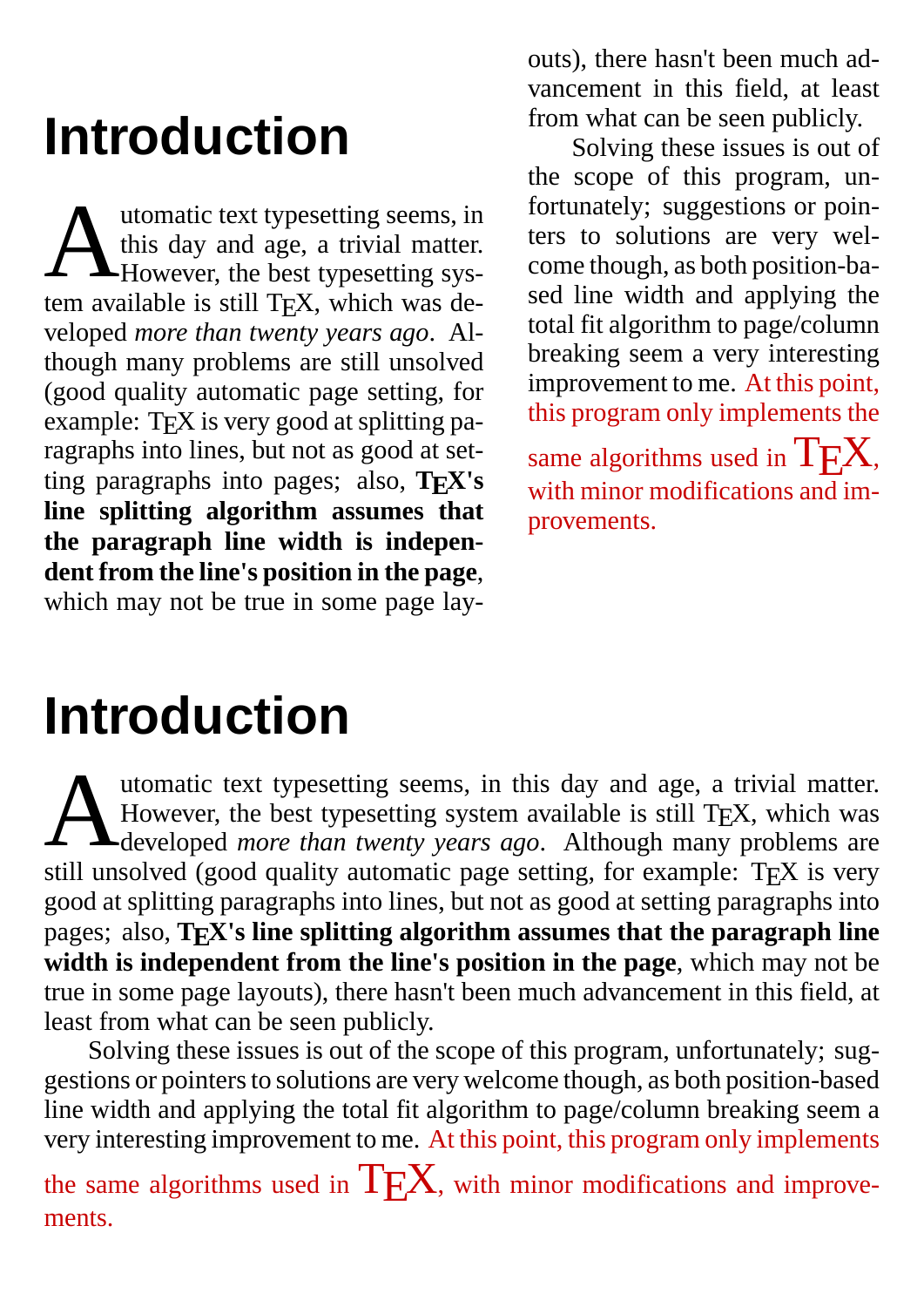Weird paragraphs:

|long long long long long left |

long long long center long long long

| long long long long long long long right|

Gabriele Santilli Gabriele Santilli Gabrie-

le Santilli Gabriele Santilli Gabriele Santilli Gabriele Santilli Gabriele Santilli Gabriele Santilli Gabriele Santilli Gabriele Santilli Gabriele Santilli Gabriele Santilli Gabriele Santilli Gabriele Santilli Gabriele Santilli Gabriele Santilli Gabriele Santilli Gabriele Santilli Gabriele Santilli Gabriele Santilli Gabriele Santilli Gabriele Santilli Gabriele Santilli Gabriele Santilli Gabriele Santilli Gabriele Santilli Gabriele Santilli Gabriele Santilli.

A space of 1 cm.  $>$  <

The area of a circle is a mean proportional between any two regular and similar polygons of which one circumscribes it and the other is isoperimetric with it. In addition, the area of the circle is less than that of any circumscribed polygon and greater than that of any isoperimetric polygon. And further, of these circumscribed polygons, the one that has the greater number of sides has a smaller area than the one that has a lesser number; but, on the other and, the isoperimetric polygon that has the greater number of sides is the larger.

left enter center center and the right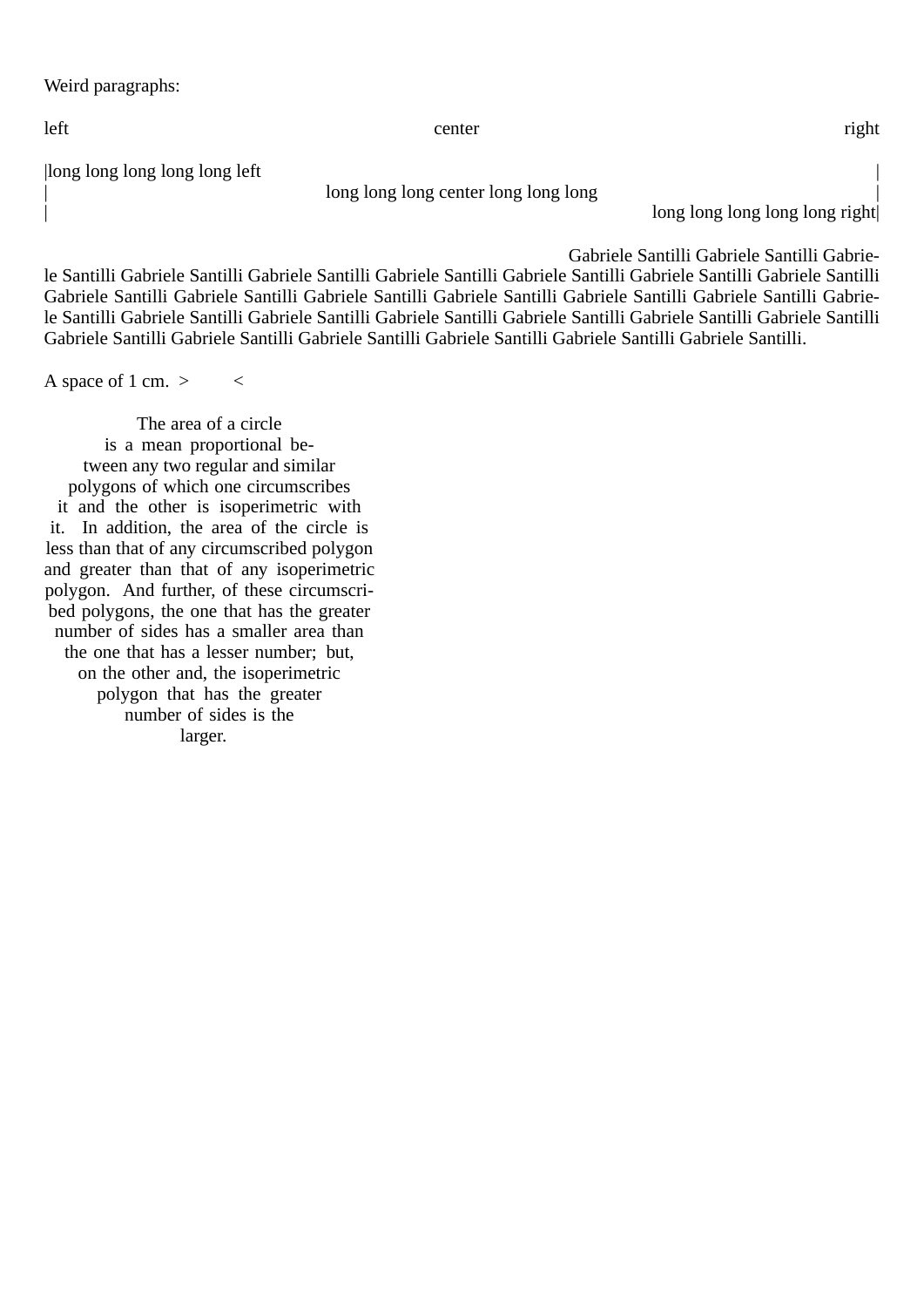

Typeset with REBOL's PDF Maker Published by Gabriele Santilli Well, it's just a test actually.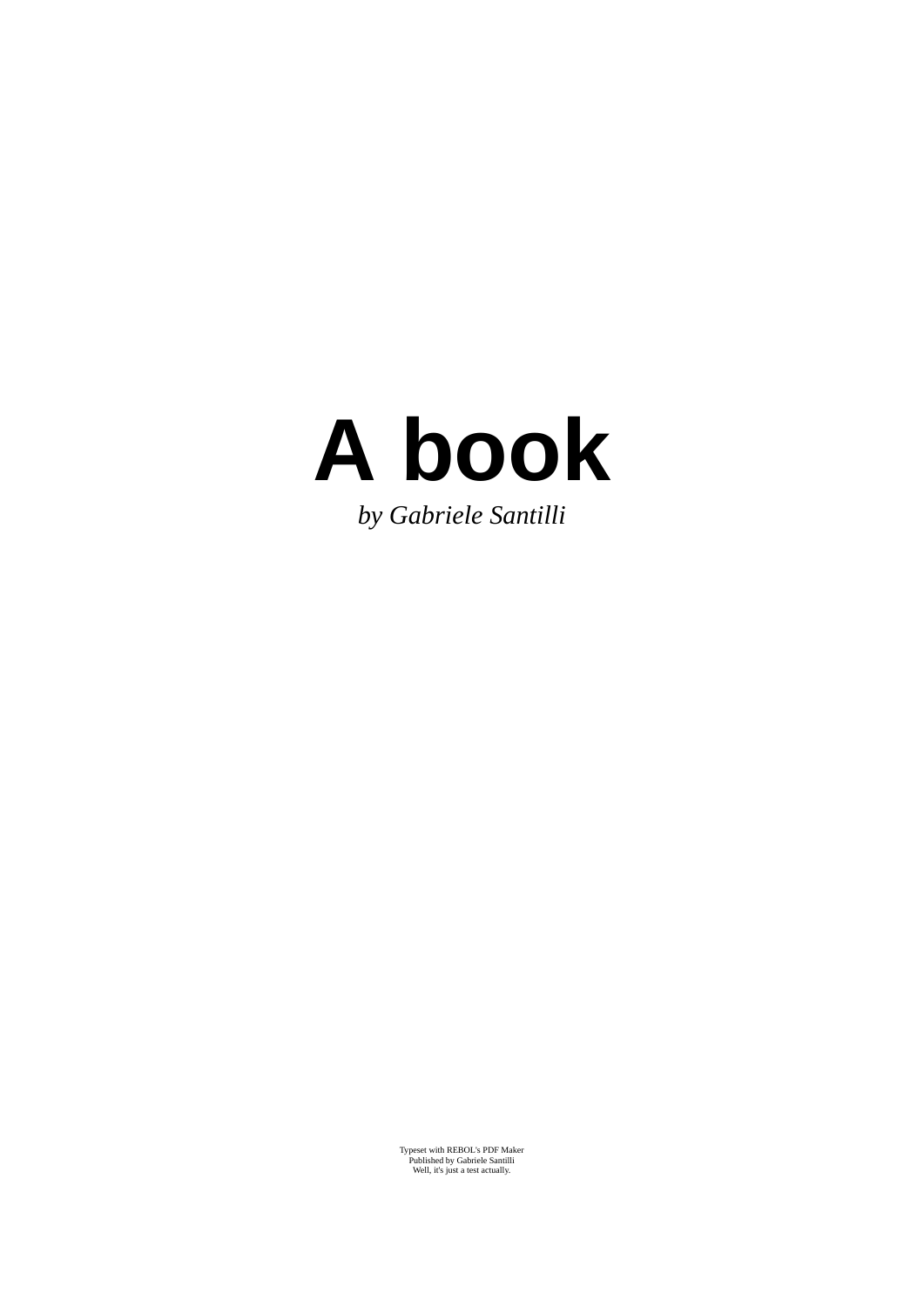# **Chapter 1 Introduction**

## **1. Let's start**

**L** orem ipsum dolor sit amet, consectetuer adipiscing elit. Duis convallis quam sed mauris. Cum sociis natoque penatibus et magnis dis parturient montes, nascetur ridiculus mus. Nullam cursus, eros ac interdum luctus, velit justo dignissim risus, et dignissim risus turpis et odio. Phasellus pulvinar, pede et venenatis eleifend, orci est laoreet urna, ut hendrerit purus lectus at libero. Pellentesque ante. Curabitur orci. Nulla facilisi. Donec tristique, elit sed tincidunt ultrices, quam nulla ultricies leo, a euismod tellus dui ac elit. Sed vulputate, quam sed commodo eleifend, sapien dui vestibulum libero, et gravida felis pede vel mi. Nulla massa. Sed pulvinar, massa sed ornare consectetuer, nulla nisl gravida massa, non venenatis dolor nibh a nisi. Vivamus et felis ac lectus consectetuer blandit. Aliquam pellentesque. Lorem ipsum dolor sit amet, consectetuer adipiscing elit. Donec quis nibh at risus faucibus commodo. Sed hendrerit felis. Maecenas et est vitae urna lobortis accumsan.

Aliquam erat volutpat. Nullam sit amet leo. Phasellus consectetuer. Quisque id sem sed sapien nonummy consectetuer. Nullam pellentesque consequat felis. Nam eget nisl quis nibh nonummy fringilla. Aliquam dictum, lectus vitae aliquam porta, dui purus sagittis elit, vitae suscipit urna dui et neque. Cras aliquam lacus id sem. Etiam mauris lectus, interdum non, vulputate at, faucibus eu, quam. Nullam nec libero at erat varius elementum. Mauris vehicula, dui a sodales consectetuer, nulla erat vestibulum nunc, vitae placerat elit elit vitae neque. Donec eros. Sed pulvinar bibendum nibh. Vivamus massa arcu, eleifend quis, lobortis eget, porttitor in, magna. Aliquam porttitor vestibulum est. Sed quis velit. Phasellus varius euismod ligula. Nullam in lorem. Donec massa.

Vivamus nibh. Nulla id tellus. Pellentesque elementum felis ac ipsum. Etiam arcu. Suspendisse potenti. Fusce venenatis congue ante. Phasellus porttitor, tellus quis vehicula venenatis, tellus orci ornare enim, eget facilisis velit tortor sed orci. Nam vel felis. Ut in libero. Suspendisse ornare. Class aptent taciti sociosqu ad litora torquent per conubia nostra, per inceptos hymenaeos. Nulla risus eros, mattis et, vestibulum sed, suscipit faucibus, nisi. Vestibulum non turpis eu tellus feugiat facilisis. Maecenas at ante adipiscing erat imperdiet imperdiet. Vivamus et ante. Vivamus in nunc vel odio pharetra porta. Integer nec lacus eu risus laoreet faucibus.

Nunc nonummy dolor ut dolor. Ut eros. Etiam sollicitudin massa accumsan arcu. Vivamus posuere consectetuer mi. In hendrerit. Vestibulum id tortor vehicula tellus porttitor cursus. Nullam porta. Curabitur a turpis id eros volutpat pulvinar. In luctus turpis sit amet mi. Class aptent taciti sociosqu ad litora torquent per conubia nostra, per inceptos hymenaeos.

Suspendisse neque purus, cursus tempor, blandit id, dapibus et, tortor. Quisque condimentum porta magna. Vestibulum et tellus. Maecenas quis sem. Mauris neque tortor, venenatis vitae, adipiscing eleifend, sagittis id, mi. Nulla quam. Donec arcu nunc, nonummy malesuada, aliquam sed, cursus at, turpis. Donec eget risus. Integer tempus ultricies nunc. Fusce purus.

### **2. More to say**

Praesent luctus facilisis risus. Quisque eget mi sed risus sodales feugiat. Quisque et lorem. Vestibulum auctor, felis non scelerisque aliquam, ante lorem porta neque, vel dignissim purus nulla eu velit. Suspendisse sapien. Fusce scelerisque, nisi ut aliquam tempus, libero justo tristique nibh, eget molestie magna arcu at est. Vivamus a tortor. Class aptent taciti sociosqu ad litora torquent per conubia nostra, per inceptos hymenaeos. Integer aliquet risus in ligula. Nunc ornare leo non neque tristique interdum. Ut tristique. Nam commodo. Integer placerat blandit nulla. Quisque imperdiet pellentesque nisi. Etiam lorem purus, fringilla eget, ullamcorper eget, bibendum vitae, nulla. Vestibulum nisi. Praesent nonummy pede a urna. Sed aliquam.

Mauris nisi lorem, ultrices nec, consequat in, rhoncus id, turpis. Morbi sed nisi. Curabitur imperdiet scelerisque massa. Aenean odio sapien, fringilla sed, accumsan eget, pellentesque eleifend, mauris. Phasellus orci augue, aliquet eget, cursus et, ultricies vitae, risus. Integer pellentesque ullamcorper enim. Sed semper commodo lorem. In euismod imperdiet libero. Praesent ullamcorper, urna egestas tempus molestie, velit massa adipiscing eros, at condimentum magna nisi sed est. Sed quis odio. Quisque consequat iaculis est. Aenean diam.

Suspendisse tristique lorem quis dui. In hac habitasse platea dictumst. Ut cursus viverra ante. Nulla augue mauris, sagittis non, faucibus et, vehicula eu, orci. Donec suscipit tortor sed nunc. Nullam neque mi, euismod vitae, porttitor et, rhoncus sit amet, mi. Integer est risus, malesuada sed, cursus sed, fermentum gravida, neque. Nunc et metus. Cras ipsum. Integer id mauris. Mauris ante erat, consectetuer in, iaculis et, imperdiet at, massa. Suspendisse tortor dui, luctus a, imperdiet eu, vulputate ut, erat. In a elit. Suspendisse nibh.

Donec sagittis. Integer vulputate dapibus ante. Cum sociis natoque penatibus et magnis dis parturient montes, nascetur ridiculus mus. Suspendisse potenti. Curabitur libero quam, nonummy eu, varius sed, elementum sit amet, leo. Sed varius malesuada purus. Sed lectus lectus, mattis quis, suscipit id, consectetuer a, lectus. Proin vitae enim non justo fringilla varius. Quisque erat. Quisque at purus. Integer blandit ultrices orci. Donec sagittis faucibus lorem.

Nulla luctus. Vestibulum nonummy pellentesque massa. Donec velit. Sed quis dui. Suspendisse ut nisi. In ornare molestie lacus. Praesent nisi. Fusce mattis convallis orci. Vivamus id orci vitae velit iaculis bibendum. Phasellus non neque in tortor nonummy mollis. Integer purus. Donec commodo, ipsum vel tincidunt semper, erat lacus ornare ligula, quis ultricies sem nisl id justo. Aliquam id enim eget lacus elementum viverra. Sed viverra arcu vel orci. Phasellus varius, neque id auctor egestas, nisi tellus porttitor leo, ut blandit eros neque quis risus. Curabitur odio justo, consequat quis, condimentum vel, suscipit commodo, dolor. Nullam vel diam id nulla cursus semper. Nunc convallis, diam sed tempus cursus, ligula urna bibendum lectus, faucibus egestas turpis eros in ligula.

Donec vestibulum aliquam leo. Maecenas in velit. Nullam sagittis convallis nulla. Ut adipiscing mi nec neque. Class aptent taciti sociosqu ad litora torquent per conubia nostra, per inceptos hymenaeos. Suspendisse potenti. Integer odio nunc, eleifend sit amet, fermentum at, ultrices non, leo. Nulla facilisi. Nam in quam non est vulputate porttitor. Sed dolor arcu, posuere non, elementum in, venenatis nec, metus. Praesent vitae ligula. Nunc augue velit, sodales in, faucibus id, placerat nec, eros. Nunc sed lorem id libero mattis varius. Vestibulum sit amet arcu. Cras luctus turpis sed dolor.

## **3. Conclusions**

Donec sodales felis eget lorem consequat dictum. Nunc sit amet elit non purus dictum auctor. Aenean orci nisi, porta et, suscipit sit amet, placerat at, sapien. Pellentesque tristique aliquet eros. Maecenas vitae tellus. Nulla nec turpis. Praesent euismod, mi nonummy posuere eleifend, nulla diam tristique libero, sit amet rutrum mi lectus sed orci. Phasellus sagittis, tellus id suscipit ultrices, sem enim auctor lectus, sed porta magna enim non ipsum. Suspendisse congue. Aliquam diam nulla, nonummy quis, suscipit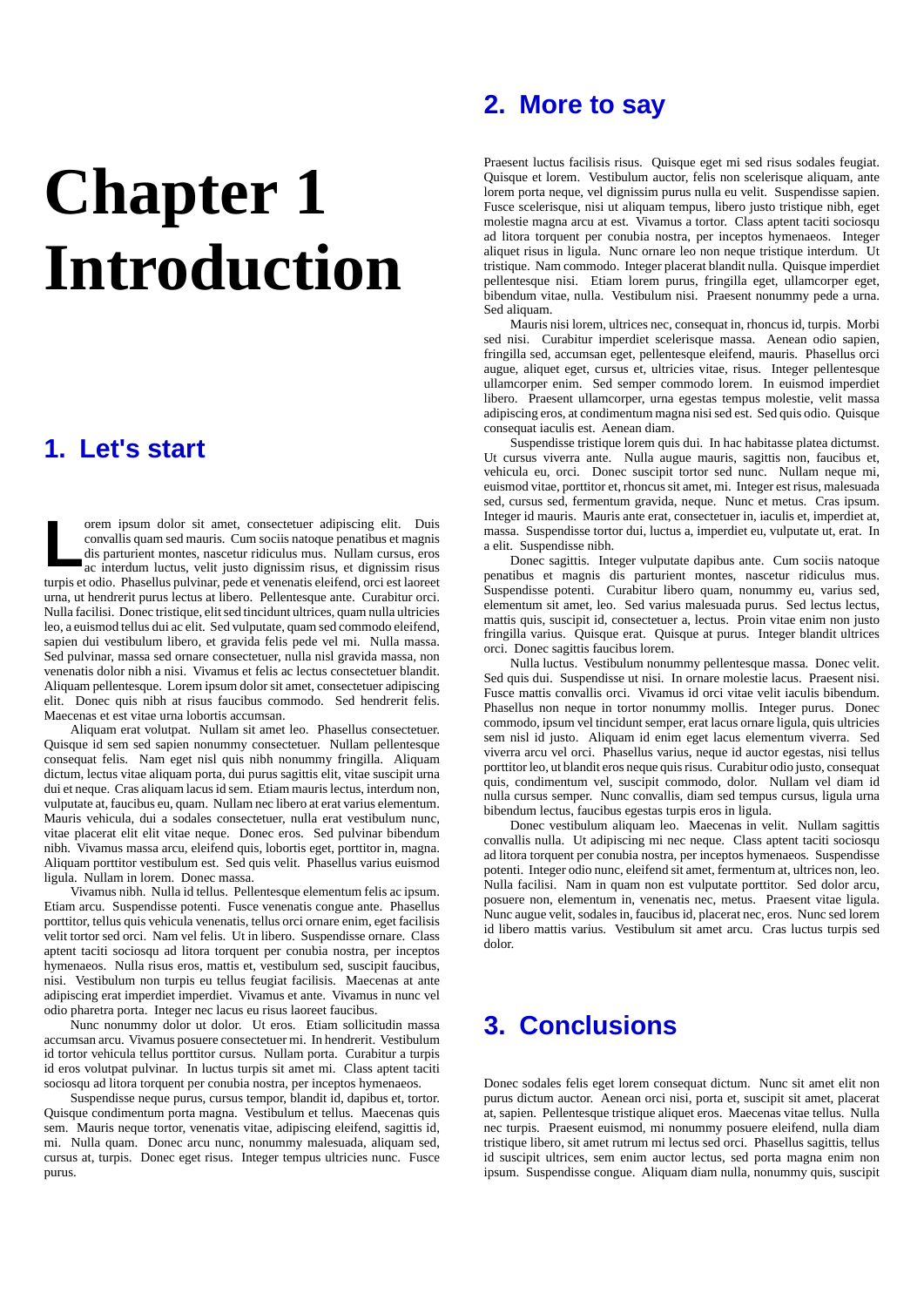at, adipiscing cursus, mauris. Proin lorem tortor, faucibus sit amet, posuere sit amet, tempus eu, eros. Donec in mauris.

Sed risus urna, tempus sit amet, egestas ultrices, vulputate vel, dui. Ut arcu diam, fermentum nec, viverra ac, pellentesque adipiscing, felis. Nunc tincidunt, nisl ac ullamcorper vulputate, urna purus ultrices metus, in pellentesque eros erat tincidunt risus. Pellentesque consequat tristique urna. Integer quis leo. Ut vitae libero non odio auctor fermentum. Donec dictum volutpat purus. In purus. Quisque nisi augue, cursus sit amet, consequat ac, interdum sit amet, erat. Pellentesque diam. Ut et tortor. Cras auctor felis nec ligula. In malesuada aliquet velit. Cras non ante. Integer sit amet ipsum. Sed nulla odio, viverra eget, nonummy vel, semper in, enim. In odio augue, tincidunt in, vulputate nec, vehicula nec, metus. Vivamus sollicitudin lobortis metus. Donec a libero. Nam velit.

Donec dictum. Quisque dolor. Nam rhoncus est a ipsum. Suspendisse vestibulum aliquam diam. Donec magna. Nulla facilisi. Sed velit pede, ultricies vitae, rhoncus in, fermentum vitae, ipsum. Nunc sapien. Integer euismod, nisl vitae accumsan suscipit, risus nisl sagittis metus, a vehicula magna nibh id risus. Nullam eget magna sit amet eros porttitor ultricies. Duis mauris elit, congue vel, condimentum vel, eleifend ut, ante. Nunc porta. Sed lacinia, velit in fringilla consequat, quam orci malesuada risus, nec tempus libero neque euismod eros. Morbi pellentesque vehicula est. Morbi sed velit sed risus ultricies pellentesque.

Maecenas ullamcorper dictum nisl. Proin semper euismod risus. Curabitur rhoncus fermentum lacus. Vestibulum dui. Praesent suscipit venenatis risus. In iaculis. Proin vehicula. Duis leo nisl, tincidunt a, laoreet ac, euismod et, tellus. Vestibulum ut dui. Praesent sagittis, ipsum sed fermentum vulputate, metus metus iaculis libero, in tristique sem mauris at sem. Lorem ipsum dolor sit amet, consectetuer adipiscing elit. Nam turpis magna, varius ut, euismod at, gravida et, lectus. Nullam quis turpis. Vestibulum vitae metus. In vitae orci id lacus ultrices condimentum.

Aliquam vestibulum. Praesent lacinia fringilla diam. Aliquam scelerisque mollis nisi. Aliquam vel eros. Nulla facilisi. Phasellus varius aliquet mauris. Sed at metus at massa iaculis tincidunt. Integer at lectus. Etiam eget nulla. Morbi in quam. Vivamus leo orci, vehicula id, pharetra ac, blandit at, ante. Maecenas convallis lorem a enim. Aliquam erat volutpat. Suspendisse potenti. Proin mollis, lectus sed viverra viverra, quam pede aliquet pede, sit amet elementum dui dolor et ligula. Vivamus gravida orci. Maecenas arcu. Integer facilisis venenatis enim. Aenean vel libero eget magna tincidunt condimentum. Pellentesque nec ligula.

Phasellus porta massa pellentesque dolor. Duis laoreet pellentesque lacus. Ut aliquam leo vitae purus. Duis neque velit, sagittis non, lacinia eu, tincidunt blandit, felis. Donec viverra iaculis justo. Integer sapien ante, ullamcorper quis, faucibus eget, dignissim sed, arcu. Proin lorem. Ut ac mauris sit amet metus accumsan elementum. In eget leo. Suspendisse rhoncus lacus vel sem. Vestibulum vestibulum odio a dui. Quisque justo lacus, consectetuer quis, cursus et, vehicula eu, est. Duis id orci. Aliquam libero. Donec leo.

Fusce sed risus. Integer nunc mi, tincidunt ut, fringilla et, semper ut, lectus. Ut tortor metus, adipiscing sit amet, pharetra ac, suscipit eget, mi. In consectetuer ligula eget est. Vestibulum dapibus. Vivamus viverra quam sit amet nibh. Nulla vel tellus. Donec aliquet feugiat lacus. In suscipit blandit neque. In felis. Maecenas congue malesuada ligula. Nam luctus bibendum risus. Vivamus et felis laoreet turpis mattis aliquet. Sed quis est id massa hendrerit cursus. Curabitur nibh.

Curabitur condimentum pretium odio. Donec rhoncus diam at pede. Vivamus ut nisl. Aenean quis felis imperdiet quam iaculis tempus. Praesent et ante. Donec nonummy. Nullam ornare. Praesent purus lorem, vestibulum ac, commodo ac, egestas dictum, magna. Suspendisse purus erat, viverra eget, imperdiet sit amet, convallis eget, diam. Nullam felis ipsum, vulputate nec, lacinia porttitor, iaculis rhoncus, nunc. Cras pede sem, sollicitudin ac, ullamcorper ullamcorper, ornare ultrices, massa. Pellentesque egestas metus semper mi. Etiam lorem ligula, aliquet at, molestie vitae, posuere ut, odio. Integer lacus dui, congue sed, congue ac, facilisis scelerisque, tellus. Donec euismod convallis massa. Class aptent taciti sociosqu ad litora torquent per conubia nostra, per inceptos hymenaeos. Nulla vel sapien id sapien aliquet gravida. Duis eget ante. Cum sociis natoque penatibus et magnis dis parturient montes, nascetur ridiculus mus.

In vel ligula ac est pulvinar luctus. In ultrices pretium nibh. Nullam sed mi. Duis vitae diam sed dolor venenatis fringilla. Aliquam tincidunt faucibus turpis. Sed nec felis quis dolor rutrum pretium. Fusce sem. Proin posuere neque dapibus lectus. Sed tristique velit in pede. Donec accumsan sodales mi. Maecenas ultrices urna eu enim.

1. Lorem ipsum dolor sit amet, consectetuer adipiscing elit. Duis convallis quam sed mauris. Cum sociis natoque penatibus et magnis

dis parturient montes, nascetur ridiculus mus. Nullam cursus, eros ac interdum luctus, velit justo dignissim risus, et dignissim risus turpis et odio. Phasellus pulvinar, pede et venenatis eleifend, orci est laoreet urna, ut hendrerit purus lectus at libero. Pellentesque ante. Curabitur orci. Nulla facilisi. Donec tristique, elit sed tincidunt ultrices, quam nulla ultricies leo, a euismod tellus dui ac elit. Sed vulputate, quam sed commodo eleifend, sapien dui vestibulum libero, et gravida felis pede vel mi. Nulla massa. Sed pulvinar, massa sed ornare consectetuer, nulla nisl gravida massa, non venenatis dolor nibh a nisi. Vivamus et felis ac lectus consectetuer blandit. Aliquam pellentesque. Lorem ipsum dolor sit amet, consectetuer adipiscing elit. Donec quis nibh at risus faucibus commodo. Sed hendrerit felis. Maecenas et est vitae urna lobortis accumsan.

- 2. Aliquam erat volutpat. Nullam sit amet leo. Phasellus consectetuer. Quisque id sem sed sapien nonummy consectetuer. Nullam pellentesque consequat felis. Nam eget nisl quis nibh nonummy fringilla. Aliquam dictum, lectus vitae aliquam porta, dui purus sagittis elit, vitae suscipit urna dui et neque. Cras aliquam lacus id sem. Etiam mauris lectus, interdum non, vulputate at, faucibus eu, quam. Nullam nec libero at erat varius elementum. Mauris vehicula, dui a sodales consectetuer, nulla erat vestibulum nunc, vitae placerat elit elit vitae neque. Donec eros. Sed pulvinar bibendum nibh. Vivamus massa arcu, eleifend quis, lobortis eget, porttitor in, magna. Aliquam porttitor vestibulum est. Sed quis velit. Phasellus varius euismod ligula. Nullam in lorem. Donec massa.
- 3. Vivamus nibh. Nulla id tellus. Pellentesque elementum felis ac ipsum. Etiam arcu. Suspendisse potenti. Fusce venenatis congue ante. Phasellus porttitor, tellus quis vehicula venenatis, tellus orci ornare enim, eget facilisis velit tortor sed orci. Nam vel felis. Ut in libero. Suspendisse ornare. Class aptent taciti sociosqu ad litora torquent per conubia nostra, per inceptos hymenaeos. Nulla risus eros, mattis et, vestibulum sed, suscipit faucibus, nisi. Vestibulum non turpis eu tellus feugiat facilisis. Maecenas at ante adipiscing erat imperdiet imperdiet. Vivamus et ante. Vivamus in nunc vel odio pharetra porta. Integer nec lacus eu risus laoreet faucibus.
- 4. Nunc nonummy dolor ut dolor. Ut eros. Etiam sollicitudin massa accumsan arcu. Vivamus posuere consectetuer mi. In hendrerit. Vestibulum id tortor vehicula tellus porttitor cursus. Nullam porta. Curabitur a turpis id eros volutpat pulvinar. In luctus turpis sit amet mi. Class aptent taciti sociosqu ad litora torquent per conubia nostra, per inceptos hymenaeos.
- 10. Suspendisse neque purus, cursus tempor, blandit id, dapibus et, tortor. Quisque condimentum porta magna. Vestibulum et tellus. Maecenas quis sem. Mauris neque tortor, venenatis vitae, adipiscing eleifend, sagittis id, mi. Nulla quam. Donec arcu nunc, nonummy malesuada, aliquam sed, cursus at, turpis. Donec eget risus. Integer tempus ultricies nunc. Fusce purus.
- 100. Praesent luctus facilisis risus. Quisque eget mi sed risus sodales feugiat. Quisque et lorem. Vestibulum auctor, felis non scelerisque aliquam, ante lorem porta neque, vel dignissim purus nulla eu velit. Suspendisse sapien. Fusce scelerisque, nisi ut aliquam tempus, libero justo tristique nibh, eget molestie magna arcu at est. Vivamus a tortor. Class aptent taciti sociosqu ad litora torquent per conubia nostra, per inceptos hymenaeos. Integer aliquet risus in ligula. Nunc ornare leo non neque tristique interdum. Ut tristique. Nam commodo. Integer placerat blandit nulla. Quisque imperdiet pellentesque nisi. Etiam lorem purus, fringilla eget, ullamcorper eget, bibendum vitae, nulla. Vestibulum nisi. Praesent nonummy pede a urna. Sed aliquam.
- 101. **In theory, I can put a table here:**

And this is the end.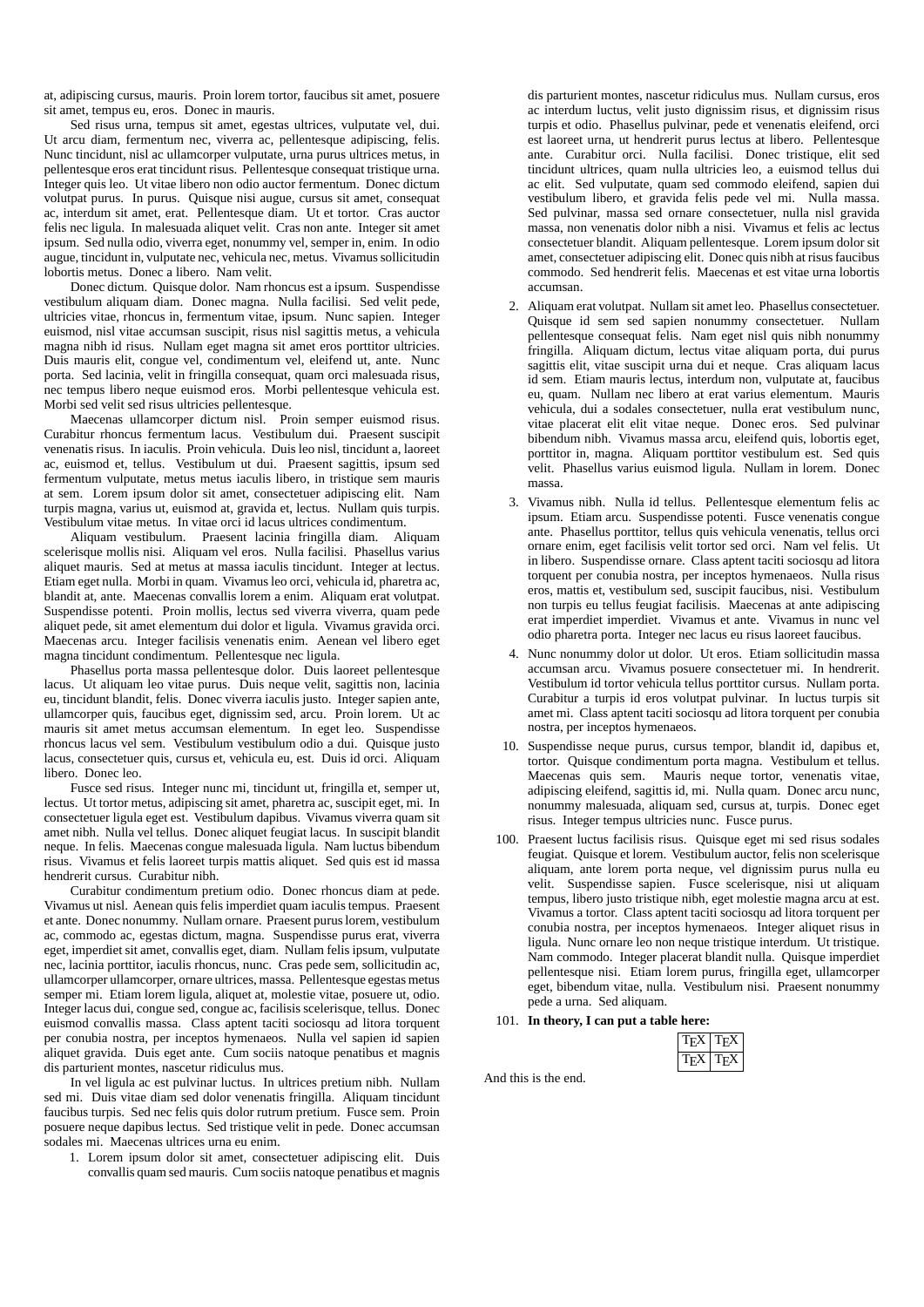#### **Looseness 0**

Lorem ipsum dolor sit amet, consectetuer adipiscing elit. Duis convallis quam sed mauris. Cum sociis natoque penatibus et magnis dis parturient montes, nascetur ridiculus mus. Nullam cursus, eros ac interdum luctus, velit justo dignissim risus, et dignissim risus turpis et odio. Phasellus pulvinar, pede et venenatis eleifend, orci est laoreet urna, ut hendrerit purus lectus at libero. Pellentesque ante. Curabitur orci. Nulla facilisi. Donec tristique, elit sed tincidunt ultrices, quam nulla ultricies leo, a euismod tellus dui ac elit. Sed vulputate, quam sed commodo eleifend, sapien dui vestibulum libero, et gravida felis pede vel mi. Nulla massa. Sed pulvinar, massa sed ornare consectetuer, nulla nisl gravida massa, non venenatis dolor nibh a nisi. Vivamus et felis ac lectus consectetuer blandit. Aliquam pellentesque. Lorem ipsum dolor sit amet, consectetuer adipiscing elit. Donec quis nibh at risus faucibus commodo. Sed hendrerit felis. Maecenas et est vitae urna lobortis accumsan.

#### **Looseness +1**

Lorem ipsum dolor sit amet, consectetuer adipiscing elit. Duis convallis quam sed mauris. Cum sociis natoque penatibus et magnis dis parturient montes, nascetur ridiculus mus. Nullam cursus, eros ac interdum luctus, velit justo dignissim risus, et dignissim risus turpis et odio. Phasellus pulvinar, pede et venenatis eleifend, orci est laoreet urna, ut hendrerit purus lectus at libero. Pellentesque ante. Curabitur orci. Nulla facilisi. Donec tristique, elit sed tincidunt ultrices, quam nulla ultricies leo, a euismod tellus dui ac elit. Sed vulputate, quam sed commodo eleifend, sapien dui vestibulum libero, et gravida felis pede vel mi. Nulla massa. Sed pulvinar, massa sed ornare consectetuer, nulla nisl gravida massa, non venenatis dolor nibh a nisi. Vivamus et felis ac lectus consectetuer blandit. Aliquam pellentesque. Lorem ipsum dolor sit amet, consectetuer adipiscing elit. Donec quis nibh at risus faucibus commodo. Sed hendrerit felis. Maecenas et est vitae urna lobortis accumsan.

#### **Looseness -1**

Lorem ipsum dolor sit amet, consectetuer adipiscing elit. Duis convallis quam sed mauris. Cum sociis natoque penatibus et magnis dis parturient montes, nascetur ridiculus mus. Nullam cursus, eros ac interdum luctus, velit justo dignissim risus, et dignissim risus turpis et odio. Phasellus pulvinar, pede et venenatis eleifend, orci est laoreet urna, ut hendrerit purus lectus at libero. Pellentesque ante. Curabitur orci. Nulla facilisi. Donec tristique, elit sed tincidunt ultrices, quam nulla ultricies leo, a euismod tellus dui ac elit. Sed vulputate, quam sed commodo eleifend, sapien dui vestibulum libero, et gravida felis pede vel mi. Nulla massa. Sed pulvinar, massa sed ornare consectetuer, nulla nisl gravida massa, non venenatis dolor nibh a nisi. Vivamus et felis ac lectus consectetuer blandit. Aliquam pellentesque. Lorem ipsum dolor sit amet, consectetuer adipiscing elit. Donec quis nibh at risus faucibus commodo. Sed hendrerit felis. Maecenas et est vitae urna lobortis accumsan.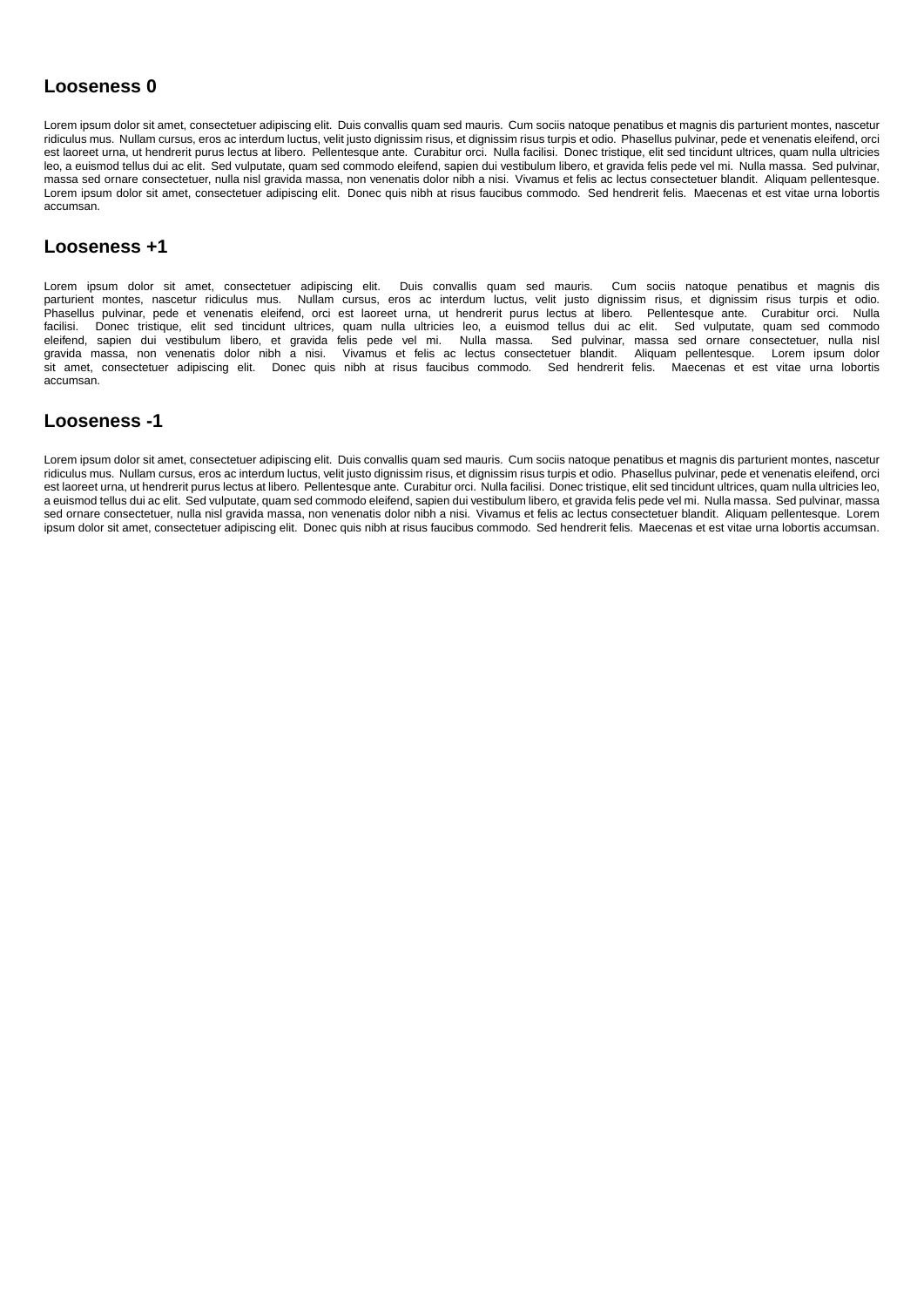| Lorem ipsum dolor sit amet, consectetuer<br>adipiscing elit. Duis convallis quam sed<br>mauris. Cum sociis natoque penatibus<br>et magnis dis parturient montes, nascetur<br>ridiculus mus. Nullam cursus, eros ac<br>interdum luctus, velit justo dignissim risus,<br>et dignissim risus turpis et odio. Phasellus<br>pulvinar, pede et venenatis eleifend, orci<br>est laoreet urna, ut hendrerit purus lectus<br>at libero. Pellentesque ante. Curabitur orci.<br>Nulla facilisi. Donec tristique, elit sed tincidunt<br>ultrices, quam nulla ultricies leo, a euismod<br>tellus dui ac elit. Sed vulputate, quam sed<br>commodo eleifend, sapien dui vestibulum<br>libero, et gravida felis pede vel mi. Nulla<br>massa. Sed pulvinar, massa sed ornare<br>consectetuer, nulla nisl gravida massa, non<br>venenatis dolor nibh a nisi. Vivamus et felis<br>ac lectus consectetuer blandit. Aliquam<br>pellentesque. Lorem ipsum dolor sit amet,<br>consectetuer adipiscing elit. Donec quis nibh<br>at risus faucibus commodo. Sed hendrerit<br>felis. Maecenas et est vitae urna lobortis<br>accumsan  |                | Aliquam erat volutpat. Nullam sit amet leo. Phasellus consectetuer.<br>Quisque id sem sed sapien nonummy consectetuer. Nullam pellentesque<br>consequat felis. Nam eget nisl quis nibh nonummy fringilla. Aliquam<br>dictum, lectus vitae aliquam porta, dui purus sagittis elit, vitae suscipit<br>urna dui et neque. Cras aliquam lacus id sem. Etiam mauris lectus,<br>interdum non, vulputate at, faucibus eu, quam. Nullam nec libero at erat<br>varius elementum. Mauris vehicula, dui a sodales consectetuer, nulla<br>erat vestibulum nunc, vitae placerat elit elit vitae neque. Donec eros.<br>Sed pulvinar bibendum nibh. Vivamus massa arcu, eleifend quis, lobortis<br>eget, porttitor in, magna. Aliquam porttitor vestibulum est. Sed quis velit.<br>Phasellus varius euismod liqula. Nullam in lorem. Donec massa. |                         | Vivamus nibh. Nulla id tellus. Pellentesque<br>elementum felis ac ipsum. Etiam arcu.<br>Suspendisse potenti. Fusce venenatis<br>congue ante. Phasellus porttitor, tellus quis<br>vehicula venenatis, tellus orci ornare enim,<br>eget facilisis velit tortor sed orci. Nam vel<br>felis. Ut in libero. Suspendisse ornare. Class<br>aptent taciti sociosqu ad litora torquent per<br>conubia nostra, per inceptos hymenaeos.<br>Nulla risus eros, mattis et, vestibulum sed,<br>suscipit faucibus, nisi. Vestibulum non turpis<br>eu tellus feugiat facilisis. Maecenas at ante<br>adipiscing erat imperdiet imperdiet. Vivamus<br>et ante. Vivamus in nunc vel odio pharetra<br>porta. Integer nec lacus eu risus laoreet<br>faucibus. |  |
|-------------------------------------------------------------------------------------------------------------------------------------------------------------------------------------------------------------------------------------------------------------------------------------------------------------------------------------------------------------------------------------------------------------------------------------------------------------------------------------------------------------------------------------------------------------------------------------------------------------------------------------------------------------------------------------------------------------------------------------------------------------------------------------------------------------------------------------------------------------------------------------------------------------------------------------------------------------------------------------------------------------------------------------------------------------------------------------------------------------|----------------|------------------------------------------------------------------------------------------------------------------------------------------------------------------------------------------------------------------------------------------------------------------------------------------------------------------------------------------------------------------------------------------------------------------------------------------------------------------------------------------------------------------------------------------------------------------------------------------------------------------------------------------------------------------------------------------------------------------------------------------------------------------------------------------------------------------------------------|-------------------------|-----------------------------------------------------------------------------------------------------------------------------------------------------------------------------------------------------------------------------------------------------------------------------------------------------------------------------------------------------------------------------------------------------------------------------------------------------------------------------------------------------------------------------------------------------------------------------------------------------------------------------------------------------------------------------------------------------------------------------------------|--|
|                                                                                                                                                                                                                                                                                                                                                                                                                                                                                                                                                                                                                                                                                                                                                                                                                                                                                                                                                                                                                                                                                                             | οo<br>$\Omega$ |                                                                                                                                                                                                                                                                                                                                                                                                                                                                                                                                                                                                                                                                                                                                                                                                                                    | $\mathsf{D} \mathsf{C}$ |                                                                                                                                                                                                                                                                                                                                                                                                                                                                                                                                                                                                                                                                                                                                         |  |
| Lorem ipsum dolor sit amet, consectetuer<br>adipiscing elit. Duis convallis quam sed<br>mauris. Cum sociis natoque penatibus<br>et magnis dis parturient montes, nascetur<br>ridiculus mus. Nullam cursus, eros ac<br>interdum luctus, velit justo dignissim risus,<br>et dignissim risus turpis et odio. Phasellus<br>pulvinar, pede et venenatis eleifend, orci<br>est laoreet urna, ut hendrerit purus lectus<br>at libero. Pellentesque ante. Curabitur orci.<br>Nulla facilisi. Donec tristique, elit sed tincidunt<br>ultrices, quam nulla ultricies leo, a euismod<br>tellus dui ac elit. Sed vulputate, quam sed<br>commodo eleifend, sapien dui vestibulum<br>libero, et gravida felis pede vel mi. Nulla<br>massa. Sed pulvinar, massa sed ornare<br>consectetuer, nulla nisl gravida massa, non<br>venenatis dolor nibh a nisi. Vivamus et felis<br>ac lectus consectetuer blandit. Aliquam<br>pellentesque. Lorem ipsum dolor sit amet,<br>consectetuer adipiscing elit. Donec quis nibh<br>at risus faucibus commodo. Sed hendrerit<br>felis. Maecenas et est vitae urna lobortis<br>accumsan. |                | Aliquam erat volutpat. Nullam sit amet leo. Phasellus consectetuer.<br>Quisque id sem sed sapien nonummy consectetuer. Nullam pellentesque<br>consequat felis. Nam eget nisl quis nibh nonummy fringilla. Aliquam<br>dictum, lectus vitae aliquam porta, dui purus sagittis elit, vitae suscipit<br>urna dui et neque. Cras aliquam lacus id sem. Etiam mauris lectus,<br>interdum non, vulputate at, faucibus eu, quam. Nullam nec libero at erat<br>varius elementum. Mauris vehicula, dui a sodales consectetuer, nulla<br>erat vestibulum nunc, vitae placerat elit elit vitae neque. Donec eros.<br>Sed pulvinar bibendum nibh. Vivamus massa arcu, eleifend quis, lobortis<br>eget, porttitor in, magna. Aliquam porttitor vestibulum est. Sed quis velit.<br>Phasellus varius euismod ligula. Nullam in lorem. Donec massa. |                         | Vivamus nibh. Nulla id tellus. Pellentesque<br>elementum felis ac ipsum. Etiam arcu.<br>Suspendisse potenti. Fusce venenatis<br>congue ante. Phasellus porttitor, tellus quis<br>vehicula venenatis, tellus orci ornare enim,<br>eget facilisis velit tortor sed orci. Nam vel<br>felis. Ut in libero. Suspendisse ornare. Class<br>aptent taciti sociosqu ad litora torquent per<br>conubia nostra, per inceptos hymenaeos.<br>Nulla risus eros, mattis et, vestibulum sed,<br>suscipit faucibus, nisi. Vestibulum non turpis<br>eu tellus feugiat facilisis. Maecenas at ante<br>adipiscing erat imperdiet imperdiet. Vivamus<br>et ante. Vivamus in nunc vel odio pharetra<br>porta. Integer nec lacus eu risus laoreet<br>faucibus. |  |
|                                                                                                                                                                                                                                                                                                                                                                                                                                                                                                                                                                                                                                                                                                                                                                                                                                                                                                                                                                                                                                                                                                             | 0 G<br>٥٥      |                                                                                                                                                                                                                                                                                                                                                                                                                                                                                                                                                                                                                                                                                                                                                                                                                                    | o۹                      |                                                                                                                                                                                                                                                                                                                                                                                                                                                                                                                                                                                                                                                                                                                                         |  |
| Lorem ipsum dolor sit amet, consectetuer<br>adipiscing elit. Duis convallis quam sed<br>mauris. Cum sociis natoque penatibus<br>et magnis dis parturient montes, nascetur<br>ridiculus mus. Nullam cursus, eros ac<br>interdum luctus, velit justo dignissim risus,<br>et dignissim risus turpis et odio. Phasellus<br>pulvinar, pede et venenatis eleifend, orci<br>est laoreet urna, ut hendrerit purus lectus<br>at libero. Pellentesque ante. Curabitur orci.<br>Nulla facilisi. Donec tristique, elit sed tincidunt<br>ultrices, quam nulla ultricies leo, a euismod<br>tellus dui ac elit. Sed vulputate, quam sed<br>commodo eleifend, sapien dui vestibulum<br>libero, et gravida felis pede vel mi. Nulla<br>massa. Sed pulvinar, massa sed ornare<br>consectetuer, nulla nisl gravida massa, non<br>venenatis dolor nibh a nisi. Vivamus et felis<br>ac lectus consectetuer blandit. Aliquam<br>pellentesque. Lorem ipsum dolor sit amet,<br>consectetuer adipiscing elit. Donec quis nibh<br>at risus faucibus commodo. Sed hendrerit<br>felis. Maecenas et est vitae urna lobortis<br>accumsan. |                | Aliguam erat volutpat. Nullam sit amet leo. Phasellus consectetuer.<br>Quisque id sem sed sapien nonummy consectetuer. Nullam pellentesque<br>consequat felis. Nam eget nisl quis nibh nonummy fringilla. Aliquam<br>dictum, lectus vitae aliquam porta, dui purus sagittis elit, vitae suscipit<br>urna dui et neque. Cras aliquam lacus id sem. Etiam mauris lectus,<br>interdum non, vulputate at, faucibus eu, quam. Nullam nec libero at erat<br>varius elementum. Mauris vehicula, dui a sodales consectetuer, nulla<br>erat vestibulum nunc, vitae placerat elit elit vitae neque. Donec eros.<br>Sed pulvinar bibendum nibh. Vivamus massa arcu, eleifend quis, lobortis<br>eget, porttitor in, magna. Aliquam porttitor vestibulum est. Sed quis velit.<br>Phasellus varius euismod ligula. Nullam in lorem. Donec massa. |                         | Vivamus nibh. Nulla id tellus. Pellentesque<br>elementum felis ac ipsum. Etiam arcu.<br>Suspendisse potenti. Fusce venenatis<br>congue ante. Phasellus porttitor, tellus quis<br>vehicula venenatis, tellus orci ornare enim,<br>eget facilisis velit tortor sed orci. Nam vel<br>felis. Ut in libero. Suspendisse ornare. Class<br>aptent taciti sociosqu ad litora torquent per<br>conubia nostra, per inceptos hymenaeos.<br>Nulla risus eros, mattis et, vestibulum sed,<br>suscipit faucibus, nisi. Vestibulum non turpis<br>eu tellus feugiat facilisis. Maecenas at ante<br>adipiscing erat imperdiet imperdiet. Vivamus<br>et ante. Vivamus in nunc vel odio pharetra<br>porta. Integer nec lacus eu risus laoreet<br>faucibus. |  |
|                                                                                                                                                                                                                                                                                                                                                                                                                                                                                                                                                                                                                                                                                                                                                                                                                                                                                                                                                                                                                                                                                                             | Ⴆ₫<br>00       |                                                                                                                                                                                                                                                                                                                                                                                                                                                                                                                                                                                                                                                                                                                                                                                                                                    | Ⴆơ<br>0 C               |                                                                                                                                                                                                                                                                                                                                                                                                                                                                                                                                                                                                                                                                                                                                         |  |
| Lorem ipsum dolor sit amet, consectetuer<br>adipiscing elit. Duis convallis quam sed<br>mauris. Cum sociis natoque penatibus<br>et magnis dis parturient montes, nascetur<br>ridiculus mus. Nullam cursus, eros ac<br>interdum luctus, velit justo dignissim risus,<br>et dignissim risus turpis et odio. Phasellus<br>pulvinar, pede et venenatis eleifend, orci<br>est laoreet urna, ut hendrerit purus lectus<br>at libero. Pellentesque ante. Curabitur orci.<br>Nulla facilisi. Donec tristique, elit sed tincidunt                                                                                                                                                                                                                                                                                                                                                                                                                                                                                                                                                                                    |                | Aliquam erat volutpat. Nullam sit amet leo. Phasellus consectetuer.<br>Quisque id sem sed sapien nonummy consectetuer. Nullam pellentesque<br>consequat felis. Nam eget nisl quis nibh nonummy fringilla. Aliquam<br>dictum, lectus vitae aliquam porta, dui purus sagittis elit, vitae suscipit<br>urna dui et neque. Cras aliquam lacus id sem. Etiam mauris lectus,<br>interdum non, vulputate at, faucibus eu, quam. Nullam nec libero at erat<br>varius elementum. Mauris vehicula, dui a sodales consectetuer, nulla<br>erat vestibulum nunc, vitae placerat elit elit vitae neque. Donec eros.<br>Sed pulvinar bibendum nibh. Vivamus massa arcu, eleifend quis, lobortis<br>eget, porttitor in, magna. Aliquam porttitor vestibulum est. Sed quis velit.<br>Phasellus varius euismod ligula. Nullam in lorem. Donec massa. |                         | Vivamus nibh. Nulla id tellus. Pellentesque<br>elementum felis ac ipsum. Etiam arcu.<br>Suspendisse potenti. Fusce venenatis<br>congue ante. Phasellus porttitor, tellus quis<br>vehicula venenatis, tellus orci ornare enim,<br>eget facilisis velit tortor sed orci. Nam vel<br>felis. Ut in libero. Suspendisse ornare. Class<br>aptent taciti sociosqu ad litora torquent per<br>conubia nostra, per inceptos hymenaeos.<br>Nulla risus eros, mattis et, vestibulum sed,<br>suscipit faucibus, nisi. Vestibulum non turpis                                                                                                                                                                                                          |  |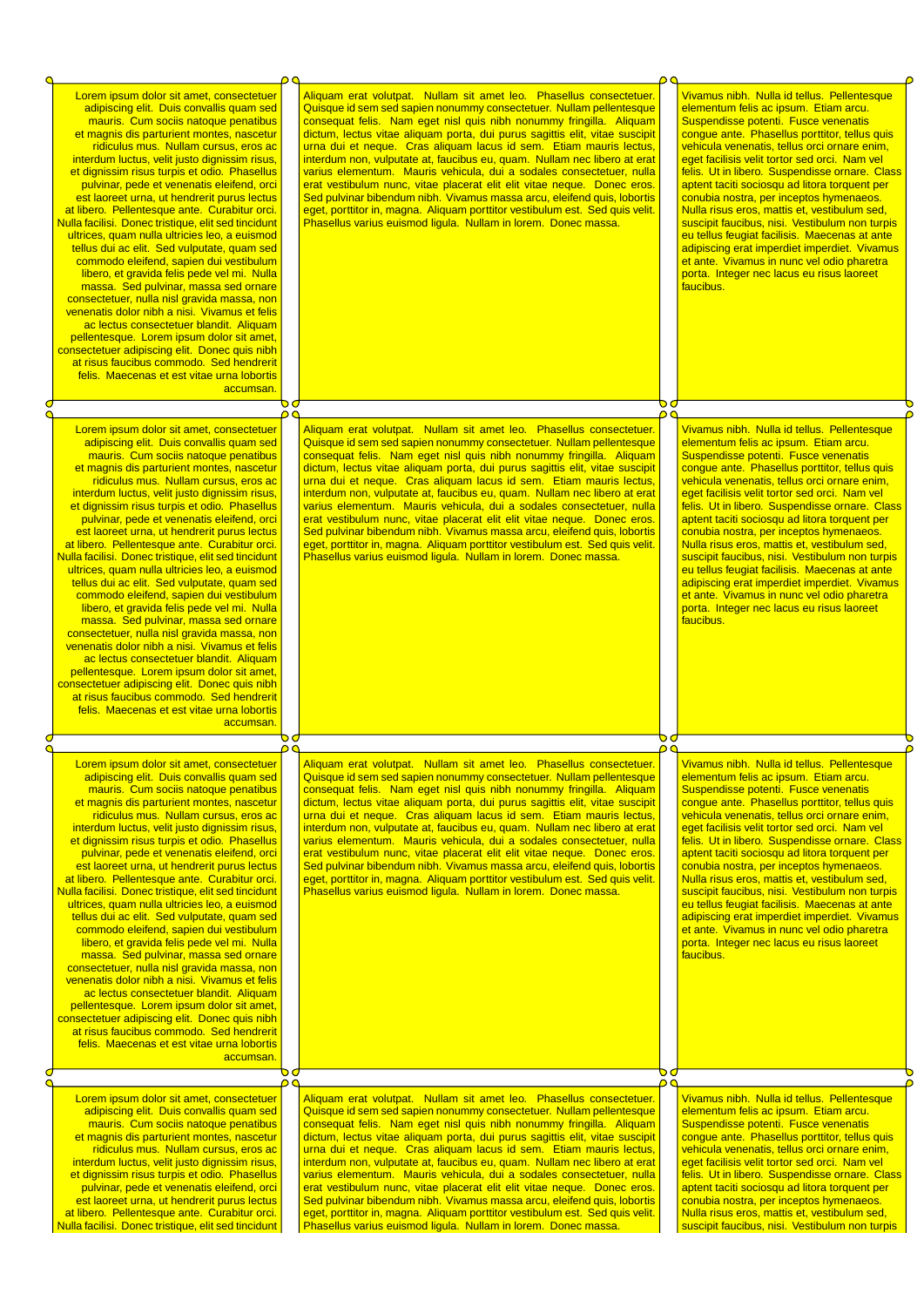| ultrices, quam nulla ultricies leo, a euismod<br>tellus dui ac elit. Sed vulputate, quam sed<br>commodo eleifend, sapien dui vestibulum<br>libero, et gravida felis pede vel mi. Nulla<br>massa. Sed pulvinar, massa sed ornare<br>consectetuer, nulla nisi gravida massa, non<br>venenatis dolor nibh a nisi. Vivamus et felis<br>ac lectus consectetuer blandit. Aliquam<br>pellentesque. Lorem ipsum dolor sit amet,<br>consectetuer adipiscing elit. Donec quis nibh<br>at risus faucibus commodo. Sed hendrerit<br>felis. Maecenas et est vitae urna lobortis<br>accumsan.                                                                                                                                                                                                                                                                                                                                                                                                                                                                                                                                    | ₻₫       |                                                                                                                                                                                                                                                                                                                                                                                                                                                                                                                                                                                                                                                                                                                                                                                                                                           | d O      | eu tellus feugiat facilisis. Maecenas at ante<br>adipiscing erat imperdiet imperdiet. Vivamus<br>et ante. Vivamus in nunc vel odio pharetra<br>porta. Integer nec lacus eu risus laoreet<br>faucibus.                                                                                                                                                                                                                                                                                                                                                                                                                                                                                                                                          |  |
|--------------------------------------------------------------------------------------------------------------------------------------------------------------------------------------------------------------------------------------------------------------------------------------------------------------------------------------------------------------------------------------------------------------------------------------------------------------------------------------------------------------------------------------------------------------------------------------------------------------------------------------------------------------------------------------------------------------------------------------------------------------------------------------------------------------------------------------------------------------------------------------------------------------------------------------------------------------------------------------------------------------------------------------------------------------------------------------------------------------------|----------|-------------------------------------------------------------------------------------------------------------------------------------------------------------------------------------------------------------------------------------------------------------------------------------------------------------------------------------------------------------------------------------------------------------------------------------------------------------------------------------------------------------------------------------------------------------------------------------------------------------------------------------------------------------------------------------------------------------------------------------------------------------------------------------------------------------------------------------------|----------|------------------------------------------------------------------------------------------------------------------------------------------------------------------------------------------------------------------------------------------------------------------------------------------------------------------------------------------------------------------------------------------------------------------------------------------------------------------------------------------------------------------------------------------------------------------------------------------------------------------------------------------------------------------------------------------------------------------------------------------------|--|
|                                                                                                                                                                                                                                                                                                                                                                                                                                                                                                                                                                                                                                                                                                                                                                                                                                                                                                                                                                                                                                                                                                                    | റ        |                                                                                                                                                                                                                                                                                                                                                                                                                                                                                                                                                                                                                                                                                                                                                                                                                                           | റ        |                                                                                                                                                                                                                                                                                                                                                                                                                                                                                                                                                                                                                                                                                                                                                |  |
| Lorem ipsum dolor sit amet, consectetuer<br>adipiscing elit. Duis convallis quam sed<br>mauris. Cum sociis natoque penatibus<br>et magnis dis parturient montes, nascetur<br>ridiculus mus. Nullam cursus, eros ac<br>interdum luctus, velit justo dignissim risus,<br>et dignissim risus turpis et odio. Phasellus<br>pulvinar, pede et venenatis eleifend, orci<br>est laoreet urna, ut hendrerit purus lectus<br>at libero. Pellentesque ante. Curabitur orci.<br>Nulla facilisi. Donec tristique, elit sed tincidunt<br>ultrices, quam nulla ultricies leo, a euismod<br>tellus dui ac elit. Sed vulputate, quam sed<br>commodo eleifend, sapien dui vestibulum<br>libero, et gravida felis pede vel mi. Nulla<br>massa. Sed pulvinar, massa sed ornare<br>consectetuer, nulla nisl gravida massa, non<br>venenatis dolor nibh a nisi. Vivamus et felis<br>ac lectus consectetuer blandit. Aliquam<br>pellentesque. Lorem ipsum dolor sit amet,<br>consectetuer adipiscing elit. Donec quis nibh<br>at risus faucibus commodo. Sed hendrerit<br>felis. Maecenas et est vitae urna lobortis<br>accumsan.        |          | Aliquam erat volutpat. Nullam sit amet leo. Phasellus consectetuer.<br>Quisque id sem sed sapien nonummy consectetuer. Nullam pellentesque<br>consequat felis. Nam eget nisl quis nibh nonummy fringilla. Aliquam<br>dictum, lectus vitae aliquam porta, dui purus sagittis elit, vitae suscipit<br>urna dui et neque. Cras aliquam lacus id sem. Etiam mauris lectus,<br>interdum non, vulputate at, faucibus eu, quam. Nullam nec libero at erat<br>varius elementum. Mauris vehicula, dui a sodales consectetuer, nulla<br>erat vestibulum nunc, vitae placerat elit elit vitae neque. Donec eros.<br>Sed pulvinar bibendum nibh. Vivamus massa arcu, eleifend quis, lobortis<br>eget, porttitor in, magna. Aliquam porttitor vestibulum est. Sed quis velit.<br>Phasellus varius euismod ligula. Nullam in lorem. Donec massa.        |          | Vivamus nibh. Nulla id tellus. Pellentesque<br>elementum felis ac ipsum. Etiam arcu.<br>Suspendisse potenti. Fusce venenatis<br>congue ante. Phasellus porttitor, tellus quis<br>vehicula venenatis, tellus orci ornare enim,<br>eget facilisis velit tortor sed orci. Nam vel<br>felis. Ut in libero. Suspendisse ornare. Class<br>aptent taciti sociosqu ad litora torquent per<br>conubia nostra, per inceptos hymenaeos.<br>Nulla risus eros, mattis et, vestibulum sed,<br>suscipit faucibus, nisi. Vestibulum non turpis<br>eu tellus feugiat facilisis. Maecenas at ante<br>adipiscing erat imperdiet imperdiet. Vivamus<br>et ante. Vivamus in nunc vel odio pharetra<br>porta. Integer nec lacus eu risus laoreet<br>faucibus.        |  |
|                                                                                                                                                                                                                                                                                                                                                                                                                                                                                                                                                                                                                                                                                                                                                                                                                                                                                                                                                                                                                                                                                                                    | ত        |                                                                                                                                                                                                                                                                                                                                                                                                                                                                                                                                                                                                                                                                                                                                                                                                                                           | 00       |                                                                                                                                                                                                                                                                                                                                                                                                                                                                                                                                                                                                                                                                                                                                                |  |
| Lorem ipsum dolor sit amet, consectetuer<br>adipiscing elit. Duis convallis quam sed<br>mauris. Cum sociis natoque penatibus<br>et magnis dis parturient montes, nascetur<br>ridiculus mus. Nullam cursus, eros ac<br>interdum luctus, velit justo dignissim risus,<br>et dignissim risus turpis et odio. Phasellus<br>pulvinar, pede et venenatis eleifend, orci<br>est laoreet urna, ut hendrerit purus lectus<br>at libero. Pellentesque ante. Curabitur orci.<br><u>Nulla facilisi. Donec tristique, elit sed tincidunt</u><br>ultrices, quam nulla ultricies leo, a euismod<br>tellus dui ac elit. Sed vulputate, quam sed<br>commodo eleifend, sapien dui vestibulum<br>libero, et gravida felis pede vel mi. Nulla<br>massa. Sed pulvinar, massa sed ornare<br>consectetuer, nulla nisl gravida massa, non<br>venenatis dolor nibh a nisi. Vivamus et felis<br>ac lectus consectetuer blandit. Aliquam<br>pellentesque. Lorem ipsum dolor sit amet,<br>consectetuer adipiscing elit. Donec quis nibh<br>at risus faucibus commodo. Sed hendrerit<br>felis. Maecenas et est vitae urna lobortis<br>accumsan. | 00<br>0d | Aliquam erat volutpat. Nullam sit amet leo. Phasellus consectetuer.<br>Quisque id sem sed sapien nonummy consectetuer. Nullam pellentesque<br>consequat felis. Nam eget nisl quis nibh nonummy fringilla. Aliquam<br>dictum, lectus vitae aliquam porta, dui purus sagittis elit, vitae suscipit<br>urna dui et neque. Cras aliquam lacus id sem. Etiam mauris lectus,<br>interdum non, vulputate at, faucibus eu, quam. Nullam nec libero at erat<br>varius elementum. Mauris vehicula, dui a sodales consectetuer, nulla<br>erat vestibulum nunc, vitae placerat elit elit vitae neque. Donec eros.<br>Sed pulvinar bibendum nibh. Vivamus massa arcu, eleifend quis, lobortis<br>eget, porttitor in, magna. Aliquam porttitor vestibulum est. Sed quis velit.<br><u>Phasellus varius euismod ligula. Nullam in lorem. Donec massa.</u> | ററ<br>⊃⊄ | Vivamus nibh. Nulla id tellus. Pellentesque<br>elementum felis ac ipsum. Etiam arcu.<br>Suspendisse potenti. Fusce venenatis<br>conque ante. Phasellus porttitor, tellus quis<br>vehicula venenatis, tellus orci ornare enim,<br>eget facilisis velit tortor sed orci. Nam vel<br>felis. Ut in libero. Suspendisse ornare. Class<br>aptent taciti sociosqu ad litora torquent per<br>conubia nostra, per inceptos hymenaeos.<br>Nulla risus eros, mattis et, vestibulum sed,<br><u>suscipit faucibus, nisi. Vestibulum non turpis</u><br>eu tellus feugiat facilisis. Maecenas at ante<br>adipiscing erat imperdiet imperdiet. Vivamus<br>et ante. Vivamus in nunc vel odio pharetra<br>porta. Integer nec lacus eu risus laoreet<br>faucibus. |  |
|                                                                                                                                                                                                                                                                                                                                                                                                                                                                                                                                                                                                                                                                                                                                                                                                                                                                                                                                                                                                                                                                                                                    | റ        |                                                                                                                                                                                                                                                                                                                                                                                                                                                                                                                                                                                                                                                                                                                                                                                                                                           | ρc       |                                                                                                                                                                                                                                                                                                                                                                                                                                                                                                                                                                                                                                                                                                                                                |  |
| Lorem ipsum dolor sit amet, consectetuer<br>adipiscing elit. Duis convallis quam sed<br>mauris. Cum sociis natoque penatibus<br>et magnis dis parturient montes, nascetur<br>ridiculus mus. Nullam cursus, eros ac<br>interdum luctus, velit justo dignissim risus,<br>et dignissim risus turpis et odio. Phasellus<br>pulvinar, pede et venenatis eleifend, orci<br>est laoreet urna, ut hendrerit purus lectus<br>at libero. Pellentesque ante. Curabitur orci.<br>Nulla facilisi. Donec tristique, elit sed tincidunt<br>ultrices, quam nulla ultricies leo, a euismod<br>tellus dui ac elit. Sed vulputate, quam sed<br>commodo eleifend, sapien dui vestibulum<br>libero, et gravida felis pede vel mi. Nulla<br>massa. Sed pulvinar, massa sed ornare<br>consectetuer, nulla nisl gravida massa, non<br>venenatis dolor nibh a nisi. Vivamus et felis<br>ac lectus consectetuer blandit. Aliquam                                                                                                                                                                                                             |          | Aliguam erat volutpat. Nullam sit amet leo. Phasellus consectetuer.<br>Quisque id sem sed sapien nonummy consectetuer. Nullam pellentesque<br>consequat felis. Nam eget nisl quis nibh nonummy fringilla. Aliquam<br>dictum, lectus vitae aliquam porta, dui purus sagittis elit, vitae suscipit<br>urna dui et neque. Cras aliquam lacus id sem. Etiam mauris lectus,<br>interdum non, vulputate at, faucibus eu, quam. Nullam nec libero at erat<br>varius elementum. Mauris vehicula, dui a sodales consectetuer, nulla<br>erat vestibulum nunc, vitae placerat elit elit vitae neque. Donec eros.<br>Sed pulvinar bibendum nibh. Vivamus massa arcu, eleifend quis, lobortis<br>eget, porttitor in, magna. Aliquam porttitor vestibulum est. Sed quis velit.<br>Phasellus varius euismod ligula. Nullam in lorem. Donec massa.        |          | Vivamus nibh. Nulla id tellus. Pellentesque<br>elementum felis ac ipsum. Etiam arcu.<br>Suspendisse potenti. Fusce venenatis<br>congue ante. Phasellus porttitor, tellus quis<br>vehicula venenatis, tellus orci ornare enim,<br>eget facilisis velit tortor sed orci. Nam vel<br>felis. Ut in libero. Suspendisse ornare. Class<br>aptent taciti sociosqu ad litora torquent per<br>conubia nostra, per inceptos hymenaeos.<br>Nulla risus eros, mattis et, vestibulum sed,<br>suscipit faucibus, nisi. Vestibulum non turpis<br>eu tellus feugiat facilisis. Maecenas at ante<br>adipiscing erat imperdiet imperdiet. Vivamus<br>et ante. Vivamus in nunc vel odio pharetra<br>porta. Integer nec lacus eu risus laoreet<br>faucibus.        |  |

pellentesque. Lorem ipsum dolor sit amet, consectetuer adipiscing elit. Donec quis nibh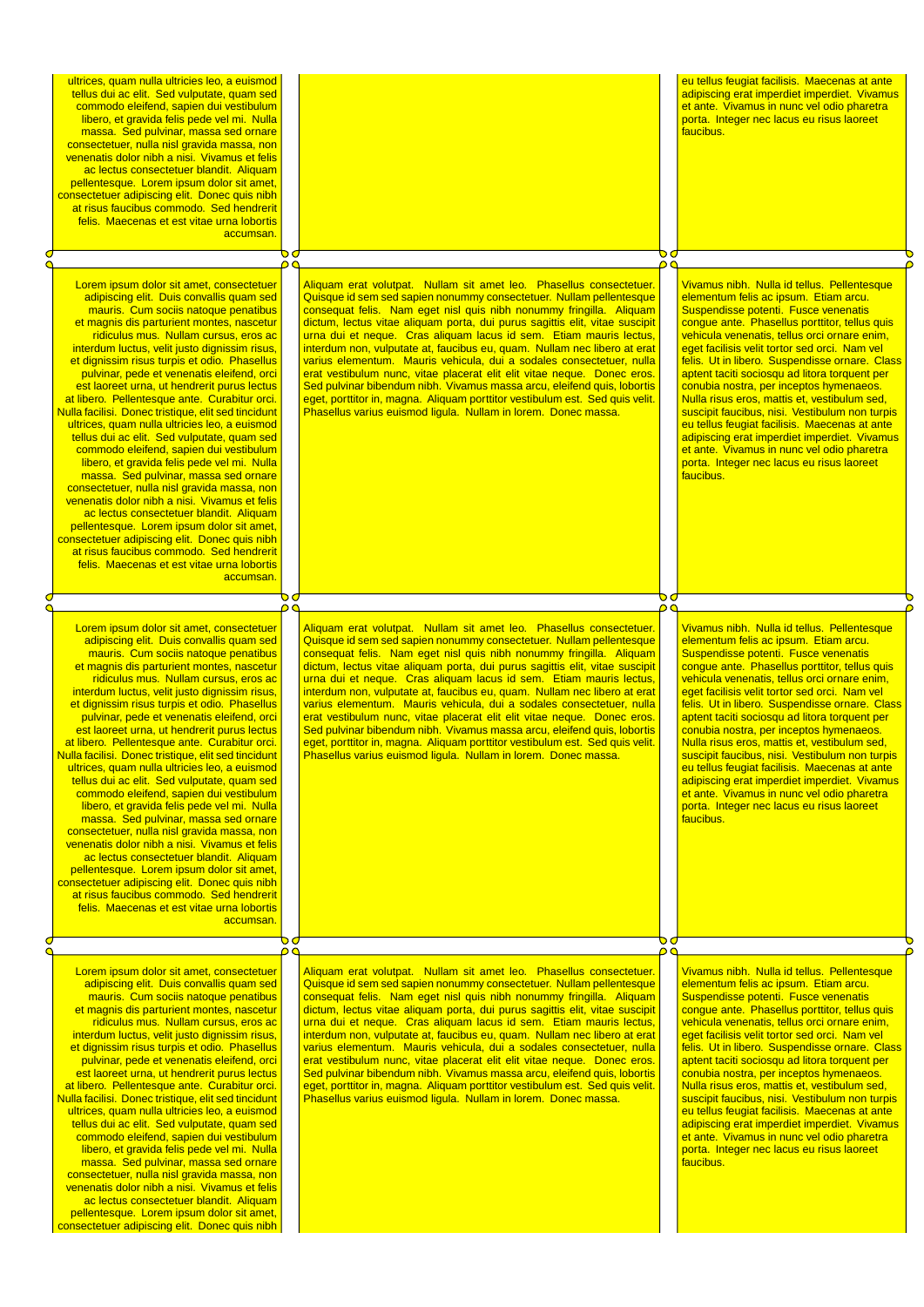| at risus faucibus commodo. Sed hendrerit<br>felis. Maecenas et est vitae urna lobortis                                                                                                                                                                                                                                                                                                                                                                                                                                                                                                                                                                                                                                                                                                                                                                                                                                                                                                                                                                                                                      |    |                                                                                                                                                                                                                                                                                                                                                                                                                                                                                                                                                                                                                                                                                                                                                                                                                                    |    |                                                                                                                                                                                                                                                                                                                                                                                                                                                                                                                                                                                                                                                                                                                                         |
|-------------------------------------------------------------------------------------------------------------------------------------------------------------------------------------------------------------------------------------------------------------------------------------------------------------------------------------------------------------------------------------------------------------------------------------------------------------------------------------------------------------------------------------------------------------------------------------------------------------------------------------------------------------------------------------------------------------------------------------------------------------------------------------------------------------------------------------------------------------------------------------------------------------------------------------------------------------------------------------------------------------------------------------------------------------------------------------------------------------|----|------------------------------------------------------------------------------------------------------------------------------------------------------------------------------------------------------------------------------------------------------------------------------------------------------------------------------------------------------------------------------------------------------------------------------------------------------------------------------------------------------------------------------------------------------------------------------------------------------------------------------------------------------------------------------------------------------------------------------------------------------------------------------------------------------------------------------------|----|-----------------------------------------------------------------------------------------------------------------------------------------------------------------------------------------------------------------------------------------------------------------------------------------------------------------------------------------------------------------------------------------------------------------------------------------------------------------------------------------------------------------------------------------------------------------------------------------------------------------------------------------------------------------------------------------------------------------------------------------|
| accumsan.                                                                                                                                                                                                                                                                                                                                                                                                                                                                                                                                                                                                                                                                                                                                                                                                                                                                                                                                                                                                                                                                                                   |    |                                                                                                                                                                                                                                                                                                                                                                                                                                                                                                                                                                                                                                                                                                                                                                                                                                    |    |                                                                                                                                                                                                                                                                                                                                                                                                                                                                                                                                                                                                                                                                                                                                         |
| Lorem ipsum dolor sit amet, consectetuer<br>adipiscing elit. Duis convallis quam sed<br>mauris. Cum sociis natoque penatibus<br>et magnis dis parturient montes, nascetur<br>ridiculus mus. Nullam cursus, eros ac<br>interdum luctus, velit justo dignissim risus,<br>et dignissim risus turpis et odio. Phasellus<br>pulvinar, pede et venenatis eleifend, orci<br>est laoreet urna, ut hendrerit purus lectus<br>at libero. Pellentesque ante. Curabitur orci.<br>Nulla facilisi. Donec tristique, elit sed tincidunt<br>ultrices, quam nulla ultricies leo, a euismod<br>tellus dui ac elit. Sed vulputate, quam sed<br>commodo eleifend, sapien dui vestibulum<br>libero, et gravida felis pede vel mi. Nulla<br>massa. Sed pulvinar, massa sed ornare<br>consectetuer, nulla nisl gravida massa, non<br>venenatis dolor nibh a nisi. Vivamus et felis<br>ac lectus consectetuer blandit. Aliquam<br>pellentesque. Lorem ipsum dolor sit amet,<br>consectetuer adipiscing elit. Donec quis nibh<br>at risus faucibus commodo. Sed hendrerit<br>felis. Maecenas et est vitae urna lobortis<br>accumsan. | 00 | Aliquam erat volutpat. Nullam sit amet leo. Phasellus consectetuer.<br>Quisque id sem sed sapien nonummy consectetuer. Nullam pellentesque<br>consequat felis. Nam eget nisl quis nibh nonummy fringilla. Aliquam<br>dictum, lectus vitae aliquam porta, dui purus sagittis elit, vitae suscipit<br>urna dui et neque. Cras aliquam lacus id sem. Etiam mauris lectus,<br>interdum non, vulputate at, faucibus eu, quam. Nullam nec libero at erat<br>varius elementum. Mauris vehicula, dui a sodales consectetuer, nulla<br>erat vestibulum nunc, vitae placerat elit elit vitae neque. Donec eros.<br>Sed pulvinar bibendum nibh. Vivamus massa arcu, eleifend quis, lobortis<br>eget, porttitor in, magna. Aliquam porttitor vestibulum est. Sed quis velit.<br>Phasellus varius euismod ligula. Nullam in lorem. Donec massa. | ⋼đ | Vivamus nibh. Nulla id tellus. Pellentesque<br>elementum felis ac ipsum. Etiam arcu.<br>Suspendisse potenti. Fusce venenatis<br>congue ante. Phasellus porttitor, tellus quis<br>vehicula venenatis, tellus orci ornare enim,<br>eget facilisis velit tortor sed orci. Nam vel<br>felis. Ut in libero. Suspendisse ornare. Class<br>aptent taciti sociosqu ad litora torquent per<br>conubia nostra, per inceptos hymenaeos.<br>Nulla risus eros, mattis et, vestibulum sed,<br>suscipit faucibus, nisi. Vestibulum non turpis<br>eu tellus feugiat facilisis. Maecenas at ante<br>adipiscing erat imperdiet imperdiet. Vivamus<br>et ante. Vivamus in nunc vel odio pharetra<br>porta. Integer nec lacus eu risus laoreet<br>faucibus. |
|                                                                                                                                                                                                                                                                                                                                                                                                                                                                                                                                                                                                                                                                                                                                                                                                                                                                                                                                                                                                                                                                                                             | ত  |                                                                                                                                                                                                                                                                                                                                                                                                                                                                                                                                                                                                                                                                                                                                                                                                                                    | ⊃⊂ |                                                                                                                                                                                                                                                                                                                                                                                                                                                                                                                                                                                                                                                                                                                                         |
| Lorem ipsum dolor sit amet, consectetuer<br>adipiscing elit. Duis convallis quam sed<br>mauris. Cum sociis natoque penatibus<br>et magnis dis parturient montes, nascetur<br>ridiculus mus. Nullam cursus, eros ac<br>interdum luctus, velit justo dignissim risus,<br>et dignissim risus turpis et odio. Phasellus<br>pulvinar, pede et venenatis eleifend, orci<br>est laoreet urna, ut hendrerit purus lectus<br>at libero. Pellentesque ante. Curabitur orci.<br>Nulla facilisi. Donec tristique, elit sed tincidunt<br>ultrices, quam nulla ultricies leo, a euismod<br>tellus dui ac elit. Sed vulputate, quam sed<br>commodo eleifend, sapien dui vestibulum<br>libero, et gravida felis pede vel mi. Nulla<br>massa. Sed pulvinar, massa sed ornare<br>consectetuer, nulla nisl gravida massa, non<br>venenatis dolor nibh a nisi. Vivamus et felis<br>ac lectus consectetuer blandit. Aliquam<br>pellentesque. Lorem ipsum dolor sit amet,<br>consectetuer adipiscing elit. Donec quis nibh<br>at risus faucibus commodo. Sed hendrerit<br>felis. Maecenas et est vitae urna lobortis<br>accumsan. |    | Aliquam erat volutpat. Nullam sit amet leo. Phasellus consectetuer.<br>Quisque id sem sed sapien nonummy consectetuer. Nullam pellentesque<br>consequat felis. Nam eget nisl quis nibh nonummy fringilla. Aliquam<br>dictum, lectus vitae aliquam porta, dui purus sagittis elit, vitae suscipit<br>urna dui et neque. Cras aliquam lacus id sem. Etiam mauris lectus,<br>interdum non, vulputate at, faucibus eu, quam. Nullam nec libero at erat<br>varius elementum. Mauris vehicula, dui a sodales consectetuer, nulla<br>erat vestibulum nunc, vitae placerat elit elit vitae neque. Donec eros.<br>Sed pulvinar bibendum nibh. Vivamus massa arcu, eleifend quis, lobortis<br>eget, porttitor in, magna. Aliquam porttitor vestibulum est. Sed quis velit.<br>Phasellus varius euismod ligula. Nullam in lorem. Donec massa. |    | Vivamus nibh. Nulla id tellus. Pellentesque<br>elementum felis ac ipsum. Etiam arcu.<br>Suspendisse potenti. Fusce venenatis<br>congue ante. Phasellus porttitor, tellus quis<br>vehicula venenatis, tellus orci ornare enim,<br>eget facilisis velit tortor sed orci. Nam vel<br>felis. Ut in libero. Suspendisse ornare. Class<br>aptent taciti sociosqu ad litora torquent per<br>conubia nostra, per inceptos hymenaeos.<br>Nulla risus eros, mattis et, vestibulum sed,<br>suscipit faucibus, nisi. Vestibulum non turpis<br>eu tellus feugiat facilisis. Maecenas at ante<br>adipiscing erat imperdiet imperdiet. Vivamus<br>et ante. Vivamus in nunc vel odio pharetra<br>porta. Integer nec lacus eu risus laoreet<br>faucibus. |
|                                                                                                                                                                                                                                                                                                                                                                                                                                                                                                                                                                                                                                                                                                                                                                                                                                                                                                                                                                                                                                                                                                             |    |                                                                                                                                                                                                                                                                                                                                                                                                                                                                                                                                                                                                                                                                                                                                                                                                                                    |    |                                                                                                                                                                                                                                                                                                                                                                                                                                                                                                                                                                                                                                                                                                                                         |
| Lorem ipsum dolor sit amet, consectetuer<br>adipiscing elit. Duis convallis quam sed<br>mauris. Cum sociis natoque penatibus<br>et magnis dis parturient montes, nascetur<br>ridiculus mus. Nullam cursus, eros ac<br>interdum luctus, velit justo dignissim risus,<br>et dignissim risus turpis et odio. Phasellus<br>pulvinar, pede et venenatis eleifend, orci<br>est laoreet urna, ut hendrerit purus lectus<br>at libero. Pellentesque ante. Curabitur orci.<br>Nulla facilisi. Donec tristique, elit sed tincidunt<br>ultrices, quam nulla ultricies leo, a euismod<br>tellus dui ac elit. Sed vulputate, quam sed<br>commodo eleifend, sapien dui vestibulum<br>libero, et gravida felis pede vel mi. Nulla<br>massa. Sed pulvinar, massa sed ornare<br>consectetuer, nulla nisl gravida massa, non<br>venenatis dolor nibh a nisi. Vivamus et felis<br>ac lectus consectetuer blandit. Aliquam<br>pellentesque. Lorem ipsum dolor sit amet,<br>consectetuer adipiscing elit. Donec quis nibh<br>at risus faucibus commodo. Sed hendrerit<br>felis. Maecenas et est vitae urna lobortis<br>accumsan. |    | Aliquam erat volutpat. Nullam sit amet leo. Phasellus consectetuer.<br>Quisque id sem sed sapien nonummy consectetuer. Nullam pellentesque<br>consequat felis. Nam eget nisl quis nibh nonummy fringilla. Aliquam<br>dictum, lectus vitae aliquam porta, dui purus sagittis elit, vitae suscipit<br>urna dui et neque. Cras aliquam lacus id sem. Etiam mauris lectus,<br>interdum non, vulputate at, faucibus eu, quam. Nullam nec libero at erat<br>varius elementum. Mauris vehicula, dui a sodales consectetuer, nulla<br>erat vestibulum nunc, vitae placerat elit elit vitae neque. Donec eros.<br>Sed pulvinar bibendum nibh. Vivamus massa arcu, eleifend quis, lobortis<br>eget, porttitor in, magna. Aliquam porttitor vestibulum est. Sed quis velit.<br>Phasellus varius euismod ligula. Nullam in lorem. Donec massa. |    | Vivamus nibh. Nulla id tellus. Pellentesque<br>elementum felis ac ipsum. Etiam arcu.<br>Suspendisse potenti. Fusce venenatis<br>congue ante. Phasellus porttitor, tellus quis<br>vehicula venenatis, tellus orci ornare enim,<br>eget facilisis velit tortor sed orci. Nam vel<br>felis. Ut in libero. Suspendisse ornare. Class<br>aptent taciti sociosqu ad litora torquent per<br>conubia nostra, per inceptos hymenaeos.<br>Nulla risus eros, mattis et, vestibulum sed,<br>suscipit faucibus, nisi. Vestibulum non turpis<br>eu tellus feugiat facilisis. Maecenas at ante<br>adipiscing erat imperdiet imperdiet. Vivamus<br>et ante. Vivamus in nunc vel odio pharetra<br>porta. Integer nec lacus eu risus laoreet<br>faucibus. |
|                                                                                                                                                                                                                                                                                                                                                                                                                                                                                                                                                                                                                                                                                                                                                                                                                                                                                                                                                                                                                                                                                                             | চa |                                                                                                                                                                                                                                                                                                                                                                                                                                                                                                                                                                                                                                                                                                                                                                                                                                    | οo |                                                                                                                                                                                                                                                                                                                                                                                                                                                                                                                                                                                                                                                                                                                                         |